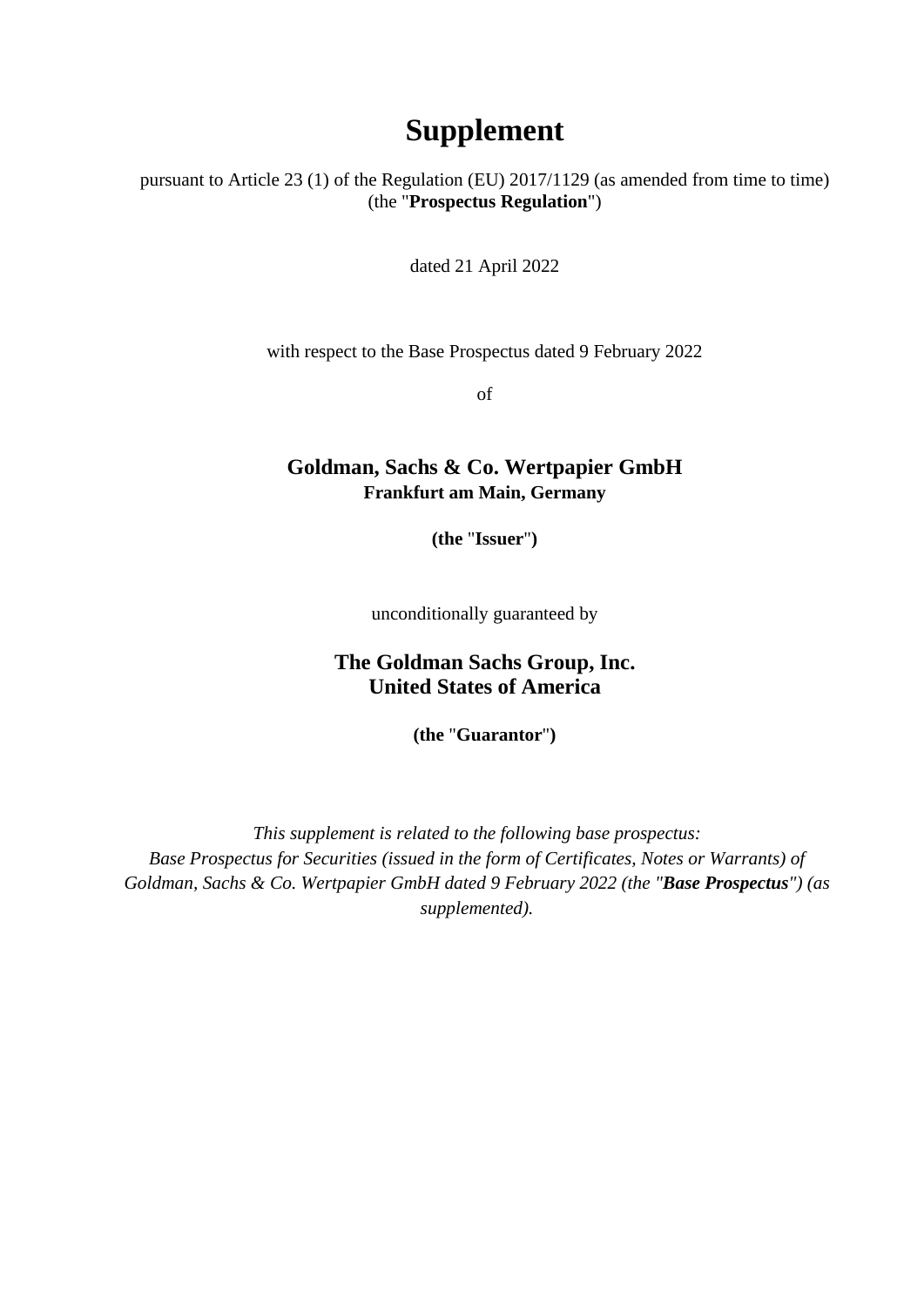The significant new factor resulting in this supplement (the "**Supplement**") to the Base Prospectus is (i) the publication of the Base Prospectus Euro Medium-Term Notes, Series F of The Goldman Sachs Group, Inc. dated 15 April 2022 (the "**GSG Base Prospectus**") on 15 April 2022 and (ii) the publication of the Report on Form 8-K dated 14 April 2022 (the "**Form 8-K 14 April 2022**") on 14 April 2022 which has been filed with the US Securities and Exchange Commission (the "**SEC**") by the Guarantor on 14 April 2022 and has also been filed with the Commission de Surveillance du Secteur Financier ("**CSSF**") in Luxembourg in connection with the GSG Base Prospectus.

Due to this Supplement the information contained in the Base Prospectus (in the form as lastly supplemented) shall be supplemented as follows:

*1. In the Base Prospectus the paragraph in subsection "2. Risk factors in connection with the Guarantor" of section "II. Risk factors" on pages 12 et seq. shall be replaced as follows:* 

## "**2. Risks in connection with the Guarantor**

The risk factors relating to The Goldman Sachs Group, Inc. contained on PDF-pages 12 - 14 of the Base Prospectus Euro Medium-Term Notes, Series F dated 15 April 2022 (the "**GSG Base Prospectus**"), approved by the Commission de Surveillance du Secteur Financier in Luxembourg ("**CSSF**") are hereby incorporated by reference into this Base Prospectus. In addition, information on risk factors associated with The Goldman Sachs Group, Inc. that is included in the Annual Report on Form 10-K for the fiscal year ended 31 December 2021 ("**Form 10-K 2021**") (PDF-pages 32 (except for the first and second paragraph) - 58) is incorporated by reference into this Securities Note."

*2. In the Base Prospectus in section "VIII. Important information about the Guarantor" on page 383 the bullet points contained at the end of the first paragraph shall be replaced as follows:* 

". Base Prospectus Euro Medium-Term Notes, Series F dated 15 April 2022 (the "GSG Base Prospectus")."

*3. In the Base Prospectus in section "VIII. Important information about the Guarantor" on pages 383 et seq. the third paragraph (including the bullet points) shall be replaced as follows:* 

"The Guarantor files documents and reports with the US Securities and Exchange Commission (the "**SEC**"). With respect to further substantial information in respect of The Goldman Sachs Group, Inc. as the Guarantor of the Securities reference is made pursuant to Article 19 paragraph 1 of the Prospectus Regulation to the following documents filed with the SEC (the "**SEC Documents**") which are also filed with the CSSF and to which reference is made in the GSG Base Prospectus (detailed information regarding the pages in the SEC Documents, to which reference is made with respect to the required information about the Guarantor, can be found in section section "XII. General Information" under "6. Information incorporated by reference"):

- the Annual Report on Form 10-K for the fiscal year ended 31 December 2021 (the "**Form 10-K 2021**", containing financial statements relating to the fiscal years ended 31 December 2021 and 31 December 2020, which includes Exhibit 21.1 thereto), filed with the SEC on 25 February 2022;
- the current Proxy Statement relating to the Annual Meeting of Shareholders on 28 April 2022 (the "**Proxy**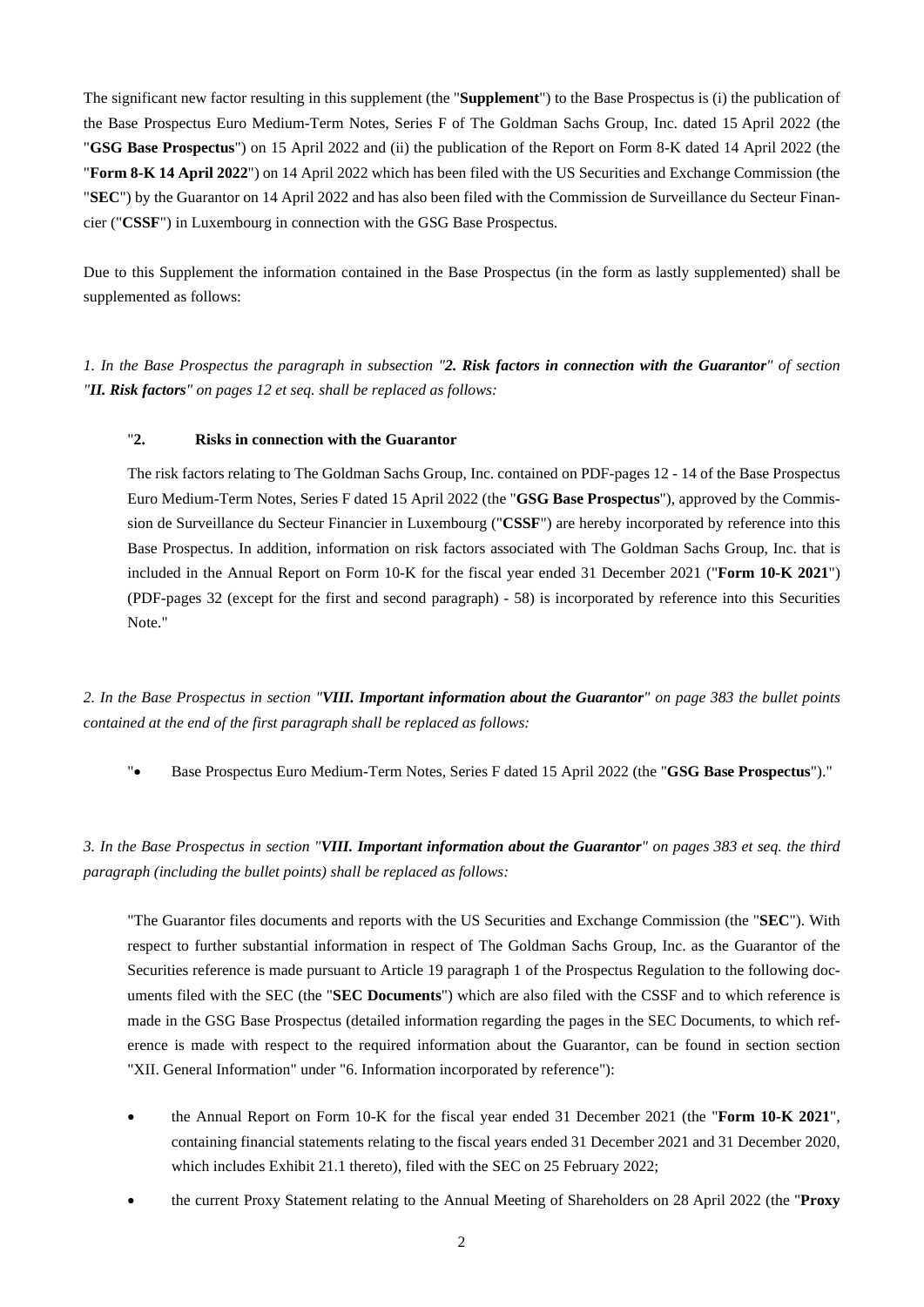**Statement 2022**"), filed with the SEC on 18 March 2022 and

 the Report on Form 8-K dated 14 April 2022 (the "**Form 8-K 14 April 2022**"), filed with the SEC on 14 April 2022."

*4. In the Base Prospectus in subsection "6. Information incorporated by reference" of section "XII General Information" the table (including the footnote) on pages 432 et seqq. shall be replaced as follows:* 

| Information required by the Dele-<br>gated Regulation                                                                                                                                                                                              | Document (Incorporated page(s) of the<br>Document)*                                                                                                                                          | Page(s) in the Base Pro-<br>spectus |
|----------------------------------------------------------------------------------------------------------------------------------------------------------------------------------------------------------------------------------------------------|----------------------------------------------------------------------------------------------------------------------------------------------------------------------------------------------|-------------------------------------|
| Persons responsible, Third Party Information, Expert's Reports and Competent Authority Approval                                                                                                                                                    |                                                                                                                                                                                              |                                     |
| Persons responsible, Third Party In-<br>formation, Expert's Reports and Com-<br>petent Authority Approval (Annex 6,<br>Section 1 Delegated Regulation)                                                                                             | GSG Base Prospectus (Page 3 (Responsibil-<br>ity Statement), Pages 143-145 (10th para-<br>graph under Listing and General Infor-<br><i>mation</i> ), Cover Page (5 <sup>th</sup> paragraph)) | Page 383                            |
| <b>Statutory auditors</b>                                                                                                                                                                                                                          |                                                                                                                                                                                              |                                     |
| Statutory Auditors (Annex 6, Section<br>2 Delegated Regulation)                                                                                                                                                                                    | GSG Base Prospectus (Page 144 (Independ-<br>ent Registered Public Accounting Firm),<br>Page 225)                                                                                             | Page 383                            |
| <b>Risk factors</b>                                                                                                                                                                                                                                |                                                                                                                                                                                              |                                     |
| Risk factors (Annex 6, Section 3.1)<br>Delegated Regulation)                                                                                                                                                                                       | GSG Base Prospectus (Pages 12-14 (Risk<br>Factors in Relation to the Issuer))<br>Form 10-K 2021 (Pages 32 (except for the 1st<br>and $2nd$ paragraph) - 58 ( <i>Risk Factors</i> ))          | Pages 12 - 13                       |
| <b>Information about the Guarantor</b>                                                                                                                                                                                                             |                                                                                                                                                                                              |                                     |
| History and development of the Guar-<br>antor (Annex 6, Section 4.1 Delegated<br>Regulation)                                                                                                                                                       | Form 10-K 2021 (Page 4 (Business - Intro-<br>duction))                                                                                                                                       | Page 383                            |
| The place of registration of the Guar-<br>antor, its registration number and legal<br>entity identifier ('LEI') (Annex 6,<br>Section 4.1.2 Delegated Regulation)                                                                                   | GSG Base Prospectus (Page 8 (Row LEI un-<br>der Overview of the Program), Pages 143-<br>145 ( $9th$ and $10th$ paragraph under Listing and<br>General Information))                          | Page 383                            |
| The date of incorporation and the<br>length of life of the issuer, except<br>where the period is indefinite (Annex<br>6, Section 4.1.3 Delegated Regula-<br>tion)                                                                                  | GSG Base Prospectus (Page 143 (9th para-<br>graph under Listing and General Infor-<br>mation))                                                                                               | Page 383                            |
| The domicile and legal form of the<br>Guarantor, the legislation under which<br>the Guarantor operates, its country of<br>incorporation, the address, telephone<br>number of its registered office (or<br>principal place of business if different | GSG Base Prospectus (Pages 143-145 (9th<br>and 10 <sup>th</sup> paragraph under Listing and Gen-<br>eral Information))<br>Form 10-K 2021 (Page 4 (Business - Intro-<br>duction))             | Page 383                            |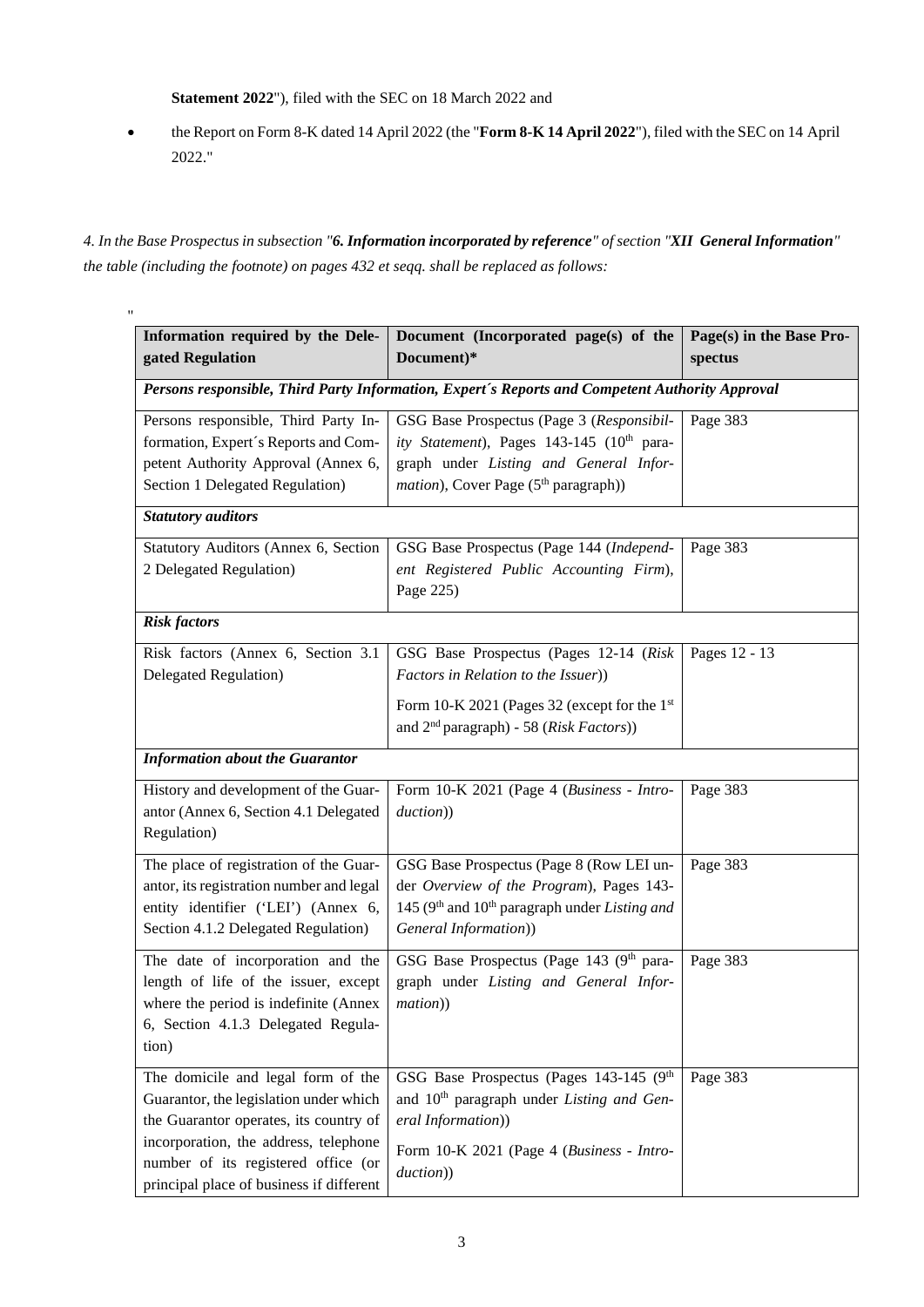| from its registered office) and website<br>of the Guarantor, if any, with a dis-<br>claimer that the information on the<br>website does not form part of the pro-<br>spectus unless that information is in-<br>corporated by reference into the pro-<br>spectus (Annex 6, Section 4.1.4 Dele-<br>gated Regulation) |                                                                                                                                                                                                                                                                                                                                                                                                    |          |
|--------------------------------------------------------------------------------------------------------------------------------------------------------------------------------------------------------------------------------------------------------------------------------------------------------------------|----------------------------------------------------------------------------------------------------------------------------------------------------------------------------------------------------------------------------------------------------------------------------------------------------------------------------------------------------------------------------------------------------|----------|
| Details of any recent events particular<br>to the Guarantor and which are to a<br>material extent relevant to an evalua-<br>tion of the Guarantor's solvency (An-<br>nex 6, Section 4.1.5 Delegated Regu-<br>lation)                                                                                               | Form 10-K 2021 (Pages 61-119 (Manage-<br>ment's Discussion and Analysis of Financial<br>Condition and Results of Operations))                                                                                                                                                                                                                                                                      | Page 383 |
| Credit ratings assigned to the Guaran-<br>tor at the request or with the coopera-<br>tion of the Guarantor in the rating pro-<br>cess (Annex 6, Section 4.1.6 Dele-<br>gated Regulation)                                                                                                                           | GSG Base Prospectus (Page 45 (Credit Ra-<br>tings)<br>Form 10-K 2021 (Pages 103-104 (Credit Ra-<br><i>tings</i> )                                                                                                                                                                                                                                                                                  | Page 383 |
| Information on the material changes in<br>the issuer's borrowing or funding<br>structure since the last financial year<br>(Annex 6, Section 4.1.7 Delegated<br>Regulation)                                                                                                                                         | Form 10-K 2021 (Pages 82-85 (Balance<br>Sheet and Funding Sources)), Pages 124-127<br>(Consolidated Statements of Earnings, Con-<br>solidated Statements of Comprehensive In-<br>come, Consolidated Balance Sheets, Consol-<br>idated Statements of Changes in Sharehold-<br>ers' Equity, Consolidated Statements of Cash<br>Flows), Pages 179-183 (Unsecured Borrow-<br>ings, Other Liabilities)) | Page 383 |
| Description of the expected financing<br>of the Guarantor's activities (Annex 6,<br>Section 4.1.8 Delegated Regulation)                                                                                                                                                                                            | Form 10-K 2021 (Pages 82-85 (Balance<br>Sheet and Funding Sources))                                                                                                                                                                                                                                                                                                                                | Page 383 |
| <b>Business overview</b>                                                                                                                                                                                                                                                                                           |                                                                                                                                                                                                                                                                                                                                                                                                    |          |
| Principal activities (Annex 6, Section<br>5.1.1 Delegated Regulation)                                                                                                                                                                                                                                              | Form 10-K 2021 (Pages 4-8 ( <i>Business – In-</i><br>troduction, Our Business Segments), Page<br>128 (Description of Business))                                                                                                                                                                                                                                                                    | Page 383 |
| Principal markets (Annex 6, Section<br>5.1.1 Delegated Regulation)                                                                                                                                                                                                                                                 | Form 10-K 2021 (Pages 12-13 (Competi-<br>tion), Page 60 (Market for Registrant's Com-<br>mon Equity, Related Stockholder Matters<br>and Issuer Purchases of Equity Securities),<br>Page 211 (Geographic Information))                                                                                                                                                                              | Page 383 |
| Organizational structure                                                                                                                                                                                                                                                                                           |                                                                                                                                                                                                                                                                                                                                                                                                    |          |
| Organizational structure (Annex 6,<br>Section 6 Delegated Regulation)                                                                                                                                                                                                                                              | GSG Base Prospectus (Page 47 (We are a<br>Holding Company))<br>Form 10-K 2021 (Page 38 (Group Inc. is a<br>holding company and its liquidity depends on<br>payments from its subsidiaries, many of<br>which are subject to legal, regulatory and                                                                                                                                                   | Page 383 |
|                                                                                                                                                                                                                                                                                                                    | other restrictions on providing funds or                                                                                                                                                                                                                                                                                                                                                           |          |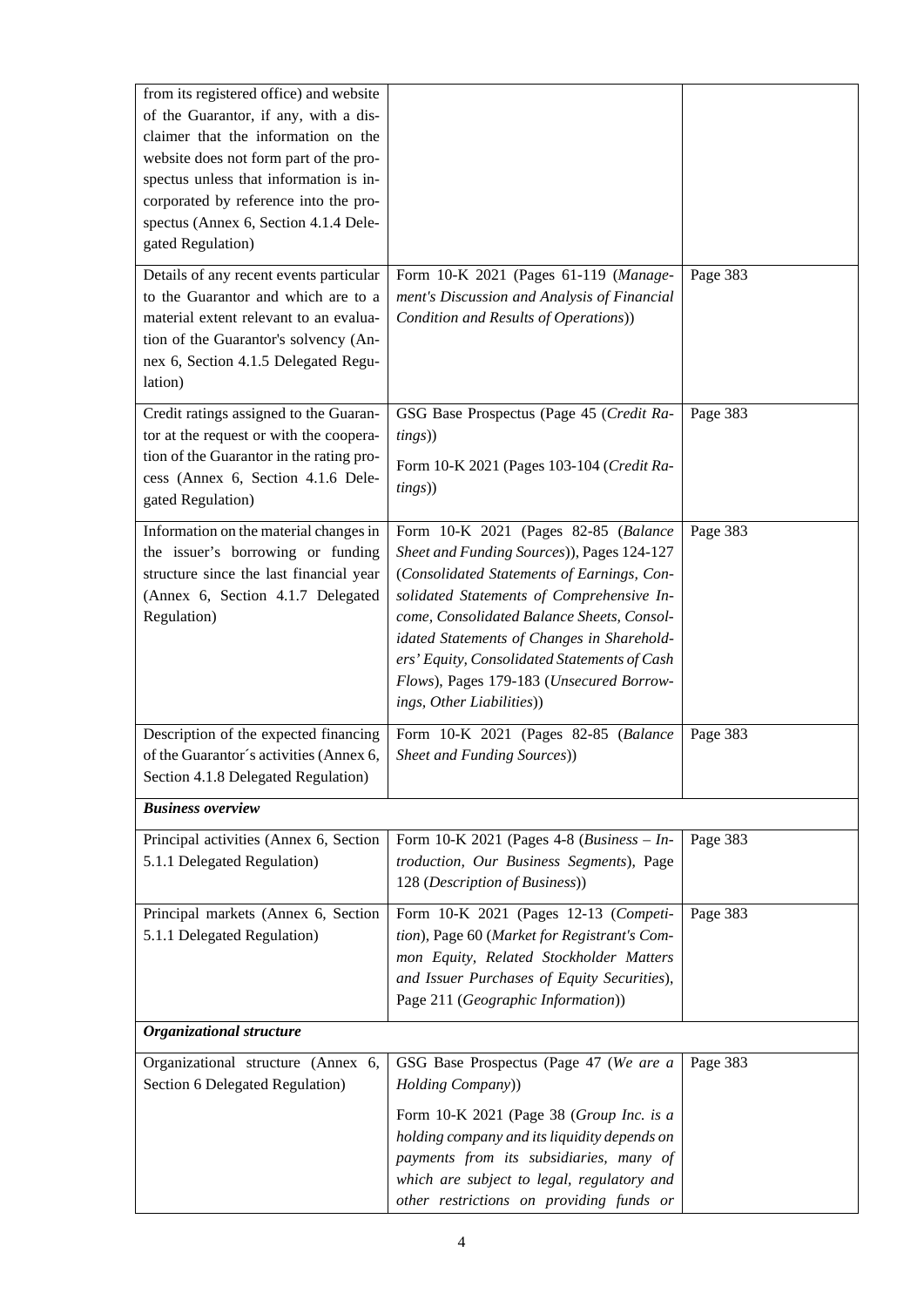|                                                                                                                                                                            | assets to Group Inc.), Exhibit 21.1 (Signifi-<br>cant Subsidiaries of the Registrant))                                                                                                                                                                                                                                                                           |          |  |
|----------------------------------------------------------------------------------------------------------------------------------------------------------------------------|------------------------------------------------------------------------------------------------------------------------------------------------------------------------------------------------------------------------------------------------------------------------------------------------------------------------------------------------------------------|----------|--|
| <b>Trend information</b>                                                                                                                                                   |                                                                                                                                                                                                                                                                                                                                                                  |          |  |
| Trend information (Annex 6, Section<br>7 Delegated Regulation)                                                                                                             | GSG Base Prospectus (Page $144$ – the 3 <sup>rd</sup> last<br>paragraph on this page (Material Adverse or<br>Significant Changes and Legal Proceed-<br>ings))<br>Form 10-K 2021 (Pages 61-119 (Manage-<br>ment's Discussion and Analysis of Financial                                                                                                            | Page 383 |  |
|                                                                                                                                                                            | Condition and Results of Operations))<br>Form 8-K 14 April 2022 (Exhibit 99.1, Sei-<br>ten $5-16$                                                                                                                                                                                                                                                                |          |  |
| Administrative, management and supervisory bodies                                                                                                                          |                                                                                                                                                                                                                                                                                                                                                                  |          |  |
| Administrative, management and su-<br>pervisory bodies, including conflicts<br>of interest (Annex 6, Section 9 Dele-<br>gated Regulation)                                  | Proxy Statement 2022 (Pages 12-37 (Corpo-<br>rate Governance Highlights and Corporate<br>Governance), Pages 90-92 (Certain Rela-<br>tionships and Related Transactions))<br>Form 10-K 2021 (Pages 28-29 (Information<br>about our Executive Officers))                                                                                                           | Page 383 |  |
| <b>Major Shareholders</b>                                                                                                                                                  |                                                                                                                                                                                                                                                                                                                                                                  |          |  |
| Beneficial owners (Annex 6, Section<br>10 Delegated Regulation)                                                                                                            | Proxy Statement 2022 (Page 95 (Beneficial<br>Owners of More Than Five Percent))                                                                                                                                                                                                                                                                                  | Page 383 |  |
| <b>Financial information</b>                                                                                                                                               |                                                                                                                                                                                                                                                                                                                                                                  |          |  |
| Audited historical financial infor-<br>mation for the fiscal years ended 31<br>December 2021 and 31 December<br>2020 (Annex 6, Section 11.1-11.7)<br>Delegated Regulation) | Form 10-K 2021 (Pages 124-229 (Consoli-<br>dated Statements of Earnings, Consolidated<br>Statements of Comprehensive Income, Con-<br>solidated Balance Sheets, Consolidated<br>Statements of Changes in Shareholders' Eq-<br>uity, Consolidated Statements of Cash Flows,<br>Notes to Consolidated Financial Statements,<br>Supplemental Financial Information)) | Page 383 |  |
| Audit report (Annex 6, Section<br>11.1 Delegated Regulation)                                                                                                               | Form 10-K 2021 (Pages 121-123 (Report of<br>Independent Registered Public Accounting<br>Firm)                                                                                                                                                                                                                                                                    | Page 383 |  |
| Balance sheet (Annex 6, Section<br>11.1 Delegated Regulation)                                                                                                              | Form 10-K 2021 (Page 125 (Consolidated<br><b>Balance Sheets)</b>                                                                                                                                                                                                                                                                                                 | Page 383 |  |
| Income statement (Annex 6, Sec-<br>tion 11.1 Delegated Regulation)                                                                                                         | Form 10-K 2021 (Page 124 (Consolidated<br>Statements of Earnings))                                                                                                                                                                                                                                                                                               | Page 383 |  |
| Cash flow statement (Annex 6,<br>Section 11.1 Delegated Regula-<br>tion)                                                                                                   | Form 10-K 2021 (Page 127 (Consolidated<br>Statements of Cash Flows))                                                                                                                                                                                                                                                                                             | Page 383 |  |
| Accounting policies and explana-<br>tory notes (Annex 6, Section 11.1<br>Delegated Regulation)                                                                             | Form 10-K 2021 (Pages 63-65 (Manage-<br>ment's Discussion and Analysis of Financial<br>Condition and Results of Operations - Criti-<br>cal Accounting Policies), Pages 128-229                                                                                                                                                                                   | Page 383 |  |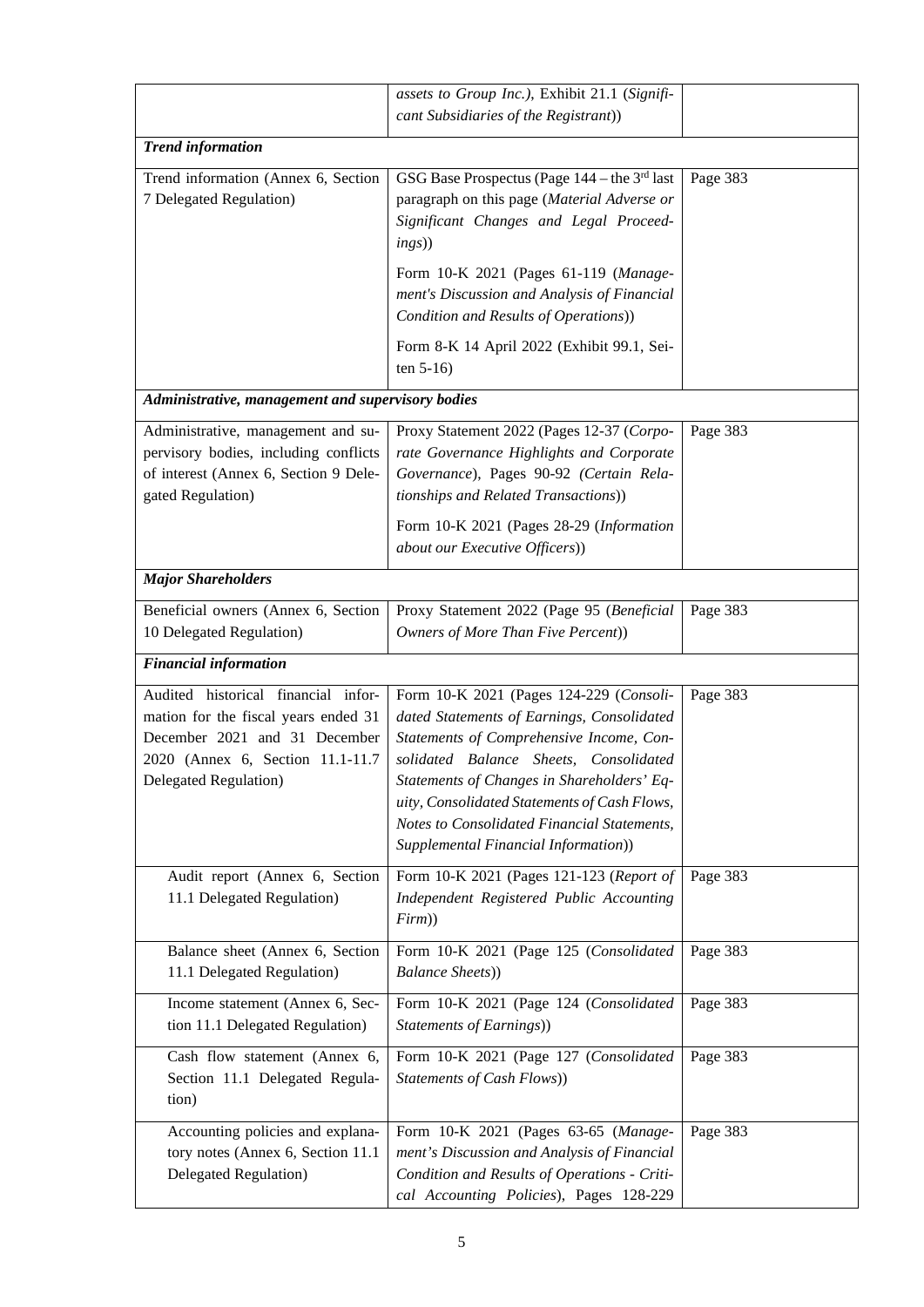|                                                                                                               | (Notes to Consolidated Financial State-<br>Supplemental<br>Financial<br>Infor-<br>ments,<br>mation))                                                                                                                                                                    |                |
|---------------------------------------------------------------------------------------------------------------|-------------------------------------------------------------------------------------------------------------------------------------------------------------------------------------------------------------------------------------------------------------------------|----------------|
| Unaudited Interim and other financial<br>information (Annex 6, Section 11.2)<br>Delegated Regulation)         | Not applicable                                                                                                                                                                                                                                                          | Not applicable |
| Legal and arbitration proceedings<br>(Annex 6, Section 11.4 Delegated<br>Regulation)                          | GSG Base Prospectus (Pages 144-145 (Ma-<br>terial Adverse or Significant Changes and<br>Legal Proceedings) - last paragraph on page<br>144 and the first paragraph on page 145)<br>Form 10-K 2021 (Page 59 (Legal Proceed-<br>ings), Pages 212-221 (Legal Proceedings)) | Page 383       |
| Significant change in the Guarantor's<br>financial position (Annex 6, Section<br>11.5.1 Delegated Regulation) | GSG Base Prospectus (Page 144; (Material<br>Adverse or Significant Changes and Legal<br>Proceedings) the second last paragraph on<br>this page)                                                                                                                         | Page 383       |
| <b>Additional information</b>                                                                                 |                                                                                                                                                                                                                                                                         |                |
| Share capital (Annex 6, Section 12.1<br><b>Delegated Regulation</b> )                                         | Form 10-K 2021 (Page 126 (Consolidated<br>Statements of Changes in Shareholders' Eq-<br>uity), Pages 192-194 (Shareholders' Equity))                                                                                                                                    | Page 383       |
| Memorandum and Articles of Associ-<br>ation (Annex 6, Section 12.2 Dele-<br>gated Regulation)                 | GSG Base Prospectus (Page 143 (9th para-<br>graph under Listing and General Information<br>and Page 144 subsection Documents Availa-<br>ble for Review))                                                                                                                | Page 383       |
| Material Contracts (Annex 6, Section<br>13.1 Delegated Regulation)                                            | Form 10-K 2021 (Pages 179-183 (Notes to<br>Consolidated Financial Statements - Note<br>14. Unsecured Borrowings and Note 15.<br>Other Liabilities))                                                                                                                     | Page 383       |
| Documents Available (Annex 6, Sec-<br>tion 14.1 Delegated Regulation)                                         | GSG Base Prospectus (Page 144 (Documents<br>Available for Review))                                                                                                                                                                                                      | Page 383       |

\* The page numbers referenced above relate to the order in which the pages appear in the PDF version of such document.

"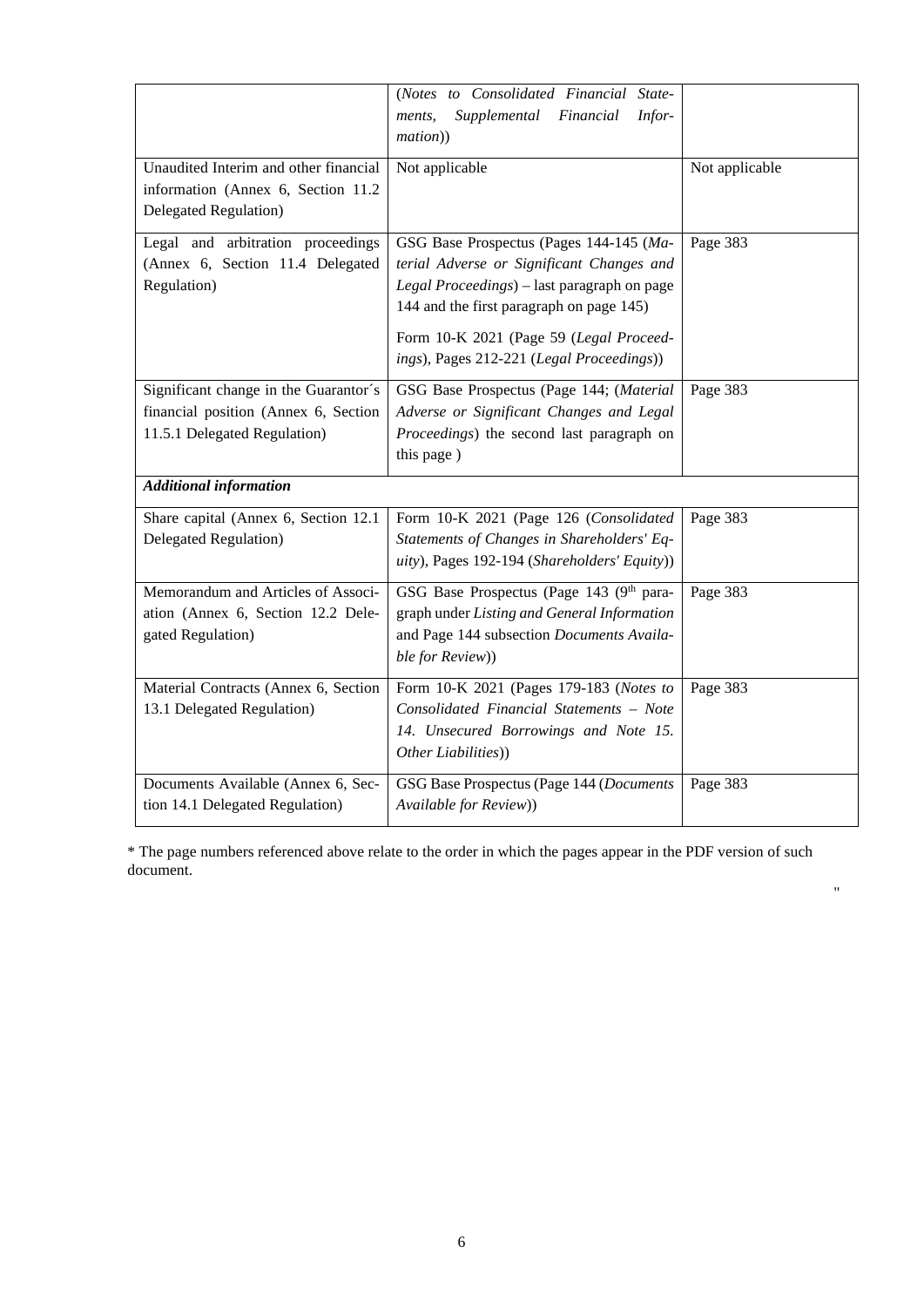*5. In the Base Prospectus in subsection "6. Information incorporated by reference" of section "XII. General Information" on pages 439 et seqq. the list of the documents from which information is incorporated by reference shall be replaced as follows:* 

"

| <b>DOCUMENT</b>                                                                                                                                                                                                              | <b>WEBSITE</b>                                                                                                                                                                                                                                                                                                                                                                                                          |
|------------------------------------------------------------------------------------------------------------------------------------------------------------------------------------------------------------------------------|-------------------------------------------------------------------------------------------------------------------------------------------------------------------------------------------------------------------------------------------------------------------------------------------------------------------------------------------------------------------------------------------------------------------------|
| <b>GSG Base Prospectus</b>                                                                                                                                                                                                   | https://www.bourse.lu/programme/Programme-Gol-<br>SachsGr/13706                                                                                                                                                                                                                                                                                                                                                         |
| Form 10-K 2021                                                                                                                                                                                                               | https://www.goldmansachs.com/investor-relations/finan-<br>cials/10k/2021/2021-10-k.pdf                                                                                                                                                                                                                                                                                                                                  |
| Proxy Statement 2022                                                                                                                                                                                                         | https://www.goldmansachs.com/investor-relations/finan-<br>cials/proxy-statements/2022/2022-proxy-statement-pdf.pdf                                                                                                                                                                                                                                                                                                      |
| Form 8-K 14 April 2022                                                                                                                                                                                                       | https://www.goldmansachs.com/investor-relations/finan-<br>cials/8k/2022/8k-04-14-22.pdf                                                                                                                                                                                                                                                                                                                                 |
| <b>GSW Registration Document</b>                                                                                                                                                                                             | https://www.gs.de/en/services/documents/registration                                                                                                                                                                                                                                                                                                                                                                    |
| Second Supplement to the GSW Registration<br>Document                                                                                                                                                                        | https://www.gs.de/en/services/documents/registration                                                                                                                                                                                                                                                                                                                                                                    |
| Third Supplement to the GSW Registration<br>Document                                                                                                                                                                         | https://www.gs.de/en/services/documents/registration                                                                                                                                                                                                                                                                                                                                                                    |
| GSW Annual Report 2021                                                                                                                                                                                                       | https://www.goldmansachs.com/investor-relations/finan-<br>cials/subsidiary-financial-<br>info/gsw/WERT Financial Statements 2021 de.pdf<br>(the unofficial English translation thereof has been published<br>on the website and can be downloaded under the following link:<br>https://www.goldmansachs.com/investor-relations/finan-<br>cials/subsidiary-financial-<br>info/gsw/WERT Financial Statements 2021 en.pdf) |
| GSW Annual Report 2020                                                                                                                                                                                                       | https://www.goldmansachs.com/investor-relations/finan-<br>cials/subsidiary-financial-info/gsw/Financials-2020-FY-de.pdf<br>(the unofficial English translation thereof has been published<br>on the website and can be downloaded under the following link:<br>https://www.goldmansachs.com/investor-relations/finan-<br>cials/subsidiary-financial-info/gsw/Financials-2020-FY-<br>en.pdf                              |
| Securities Note dated 10 February<br>2021 which forms part of the Base<br>Prospectus consisting of separate<br>documents for Securities (issued in<br>the form of Certificates, Notes or<br>Warrants) dated 10 February 2021 | https://assets.ctfas-<br>sets.net/42ch7ol4g0tf/1YyCl6YLxFBy3xT2mymZFM/68dac1<br>858bd7ac8f8871a9010f35bfed/21-<br>02_11_210210_GSW_GSG_Securities_Note_sv5.pdf                                                                                                                                                                                                                                                          |
| Securities Note dated 8 July 2020 which<br>forms part of the Base Prospectus consisting<br>of separate documents for Securities (issued<br>in the form of Certificates, Notes and War-<br>rants) dated 8 July 2020           | https://assets.ctfas-<br>sets.net/42ch7ol4g0tf/4sK4QWFDHdR2fUTA4xuiQi/25fbd76<br>9672e1b016ab053753f0b0691/20-<br>07_10_200708_GSW_GSG_Securities_Note_sv3.pdf<br>11                                                                                                                                                                                                                                                    |